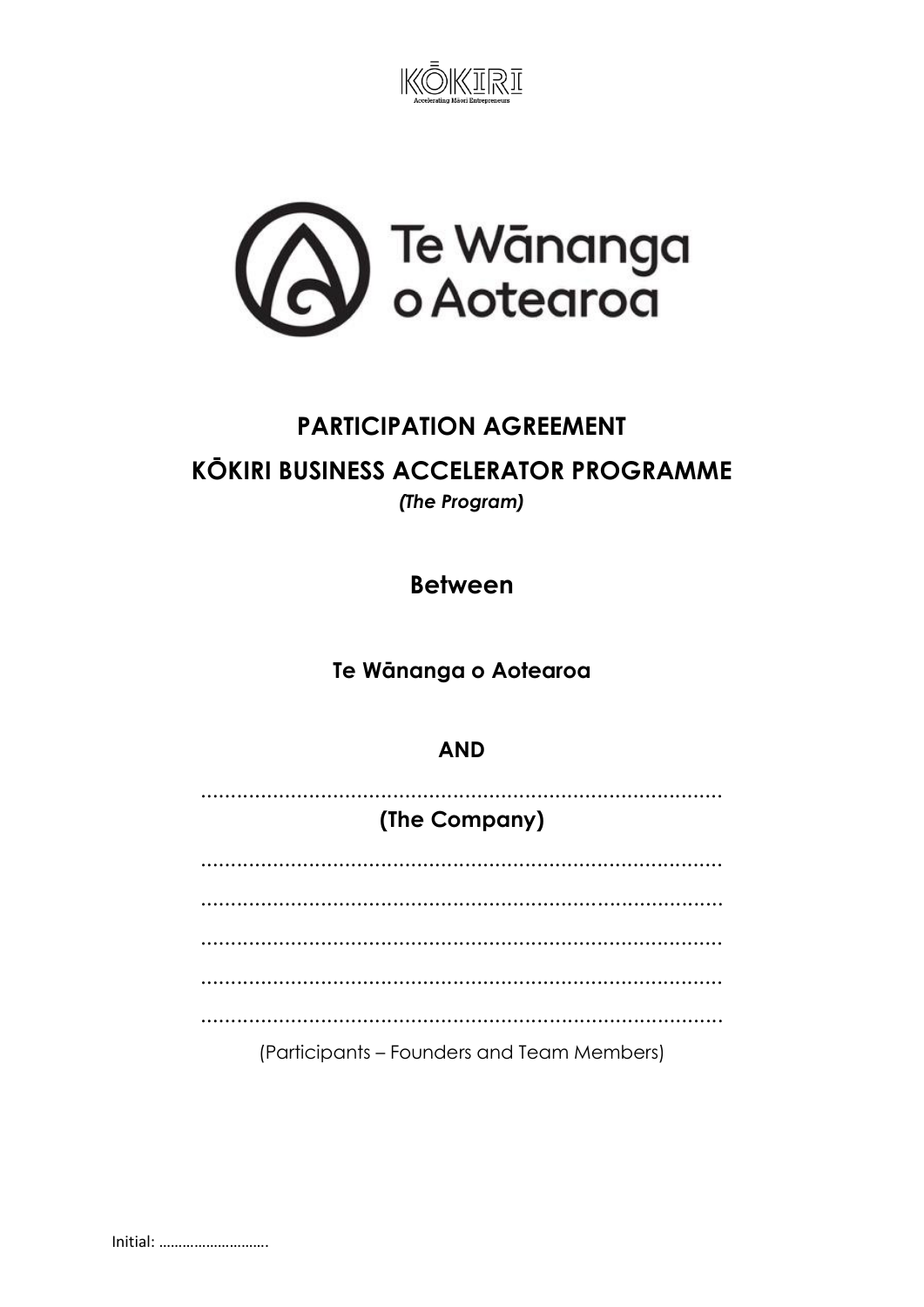

#### **Parties**

**TE WĀNANGA O AOTEAROA TE KURATINI O NGĀ WAKA ("TWoA")** having the registered address of 320 Factory Road, Te Awamutu.

AND

| TEAM MEMBERS: (Name each one) |  |
|-------------------------------|--|
|                               |  |
|                               |  |
|                               |  |
|                               |  |
|                               |  |
| ("the Team")                  |  |

having the registered address of …………………………………………………………………

#### **1. Appointment**

TWoA appoints the Team, and the Team accepts the appointment, to participate in the Kōkiri Programme, in accordance with the Terms and Conditions set out in this Agreement for the duration of the Kōkiri Programme.

#### **2. Agreement Documents**

The following documents form this Agreement which together form the whole Agreement:

- 2.1. these Agreement covering pages including execution;
- 2.2. the Kōkiri Programme Details and Key Dates (Schedule 1)
- 2.3. the Terms and Conditions Kōkiri Programme (Schedule 2);
- 2.4. the Access Areas Plan (Schedule 3);
- 2.5. the Milestones (Schedule 4); and
- 2.6. any other documentation attached to, incorporated by reference in, this Agreement.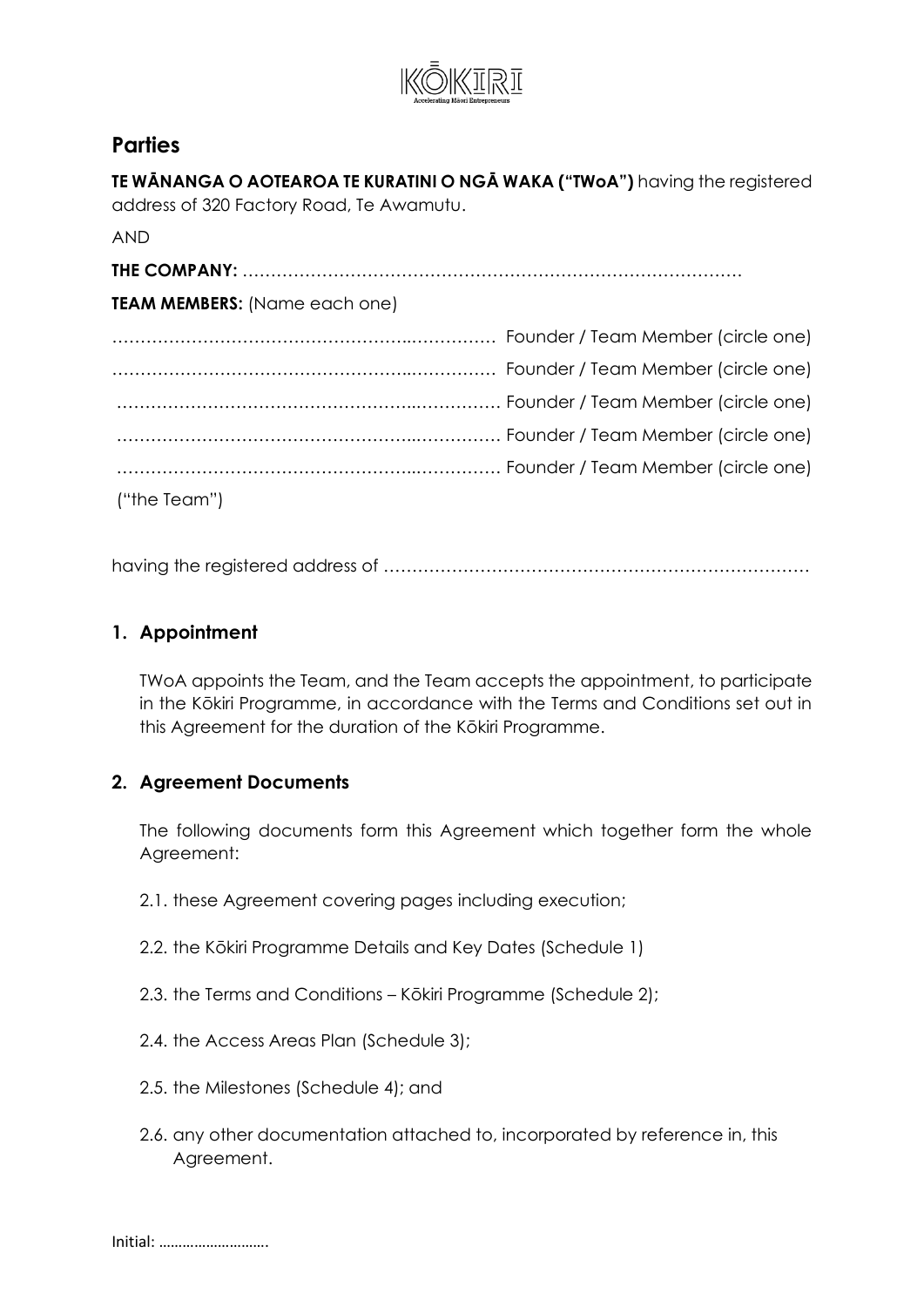

## **Execution**

By signing this Agreement, each Team including every Founder and Team Member acknowledges and agrees that it has read and understood the terms and conditions of this Agreement and agrees to be bound by it:

#### **Signed For: TE WĀNANGA O AOTEAROA (TE KURATINI O NGĀ WAKA)**

320 Factory Road, Te Awamutu 3800

| Signature: _______________________    | Signature: ________________________   |
|---------------------------------------|---------------------------------------|
| Date:                                 | Date:                                 |
| Name:                                 | Name:                                 |
| <b>Position:</b>                      | <b>Position:</b>                      |
| Signed by:                            |                                       |
|                                       |                                       |
| <b>Founder Name:</b>                  | <b>Founder Name:</b>                  |
| <b>Position:</b>                      | <b>Position:</b>                      |
| <b>Address:</b>                       | <b>Address:</b>                       |
| Signature: _________________________  | Signature: _________________________  |
| Date:                                 | Date:                                 |
| <b>Founder Name:</b>                  | <b>Founder Name:</b>                  |
| <b>Position:</b>                      | <b>Position:</b>                      |
| <b>Address:</b>                       | <b>Address:</b>                       |
| Signature: __________________________ | Signature: __________________________ |
| Date:                                 | Date:                                 |
| <b>Founder Name:</b>                  | <b>Founder Name:</b>                  |
| <b>Position:</b>                      | <b>Position:</b>                      |
| <b>Address:</b>                       | <b>Address:</b>                       |
|                                       |                                       |
| Date:                                 | Date:                                 |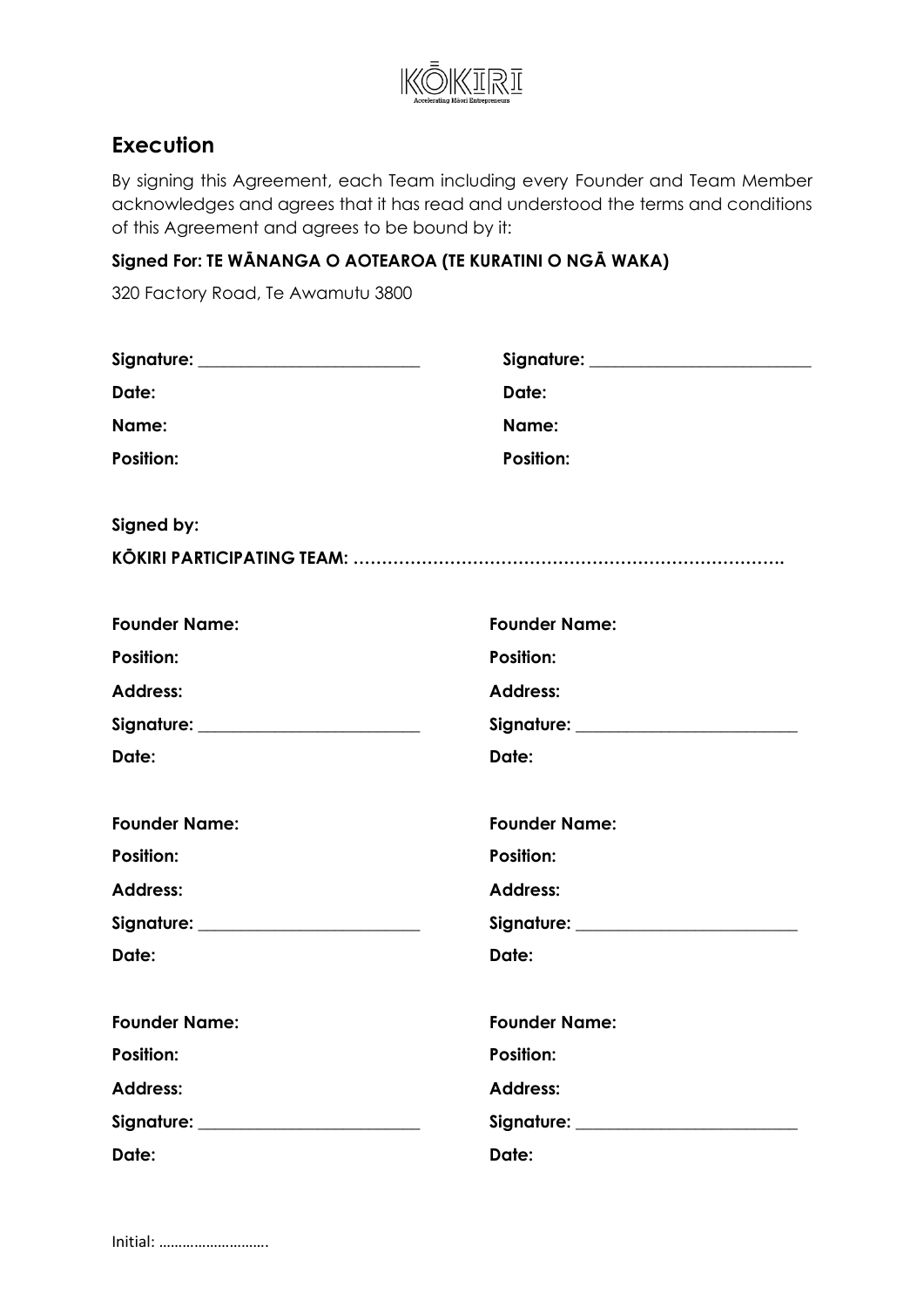

# **Schedule 1: Kōkiri Accelerator Programme Details and Key Dates**

## **Key Dates:**

Selection Wānanga: *4 – 5 March 2022* Letters of Acceptance sent to Selected Teams: 7 March – 18 March 2022 Public announcement of Selected Teams: early April 2022

### **Kōkiri Accelerator Programme Details**

| Duration of Kōkiri Accelerator Programme: |              | 12 weeks     |
|-------------------------------------------|--------------|--------------|
| <b>Start Date:</b>                        |              | 4 April 2022 |
| End Date:                                 |              | 24 June 2022 |
| Main Team Contact:                        |              |              |
| Phone:                                    |              |              |
| Email:                                    |              |              |
|                                           |              |              |
| 2 <sup>nd</sup> Team Contact Person:      |              |              |
| Phone:                                    |              |              |
| Email:                                    |              |              |
|                                           |              |              |
| <b>TWOA Kōkiri Director:</b>              | Saara Tawha  |              |
| Phone:                                    | 027 807 8556 |              |

Email: [saara.tawha@twoa.ac.nz](mailto:saara.tawha@twoa.ac.nz)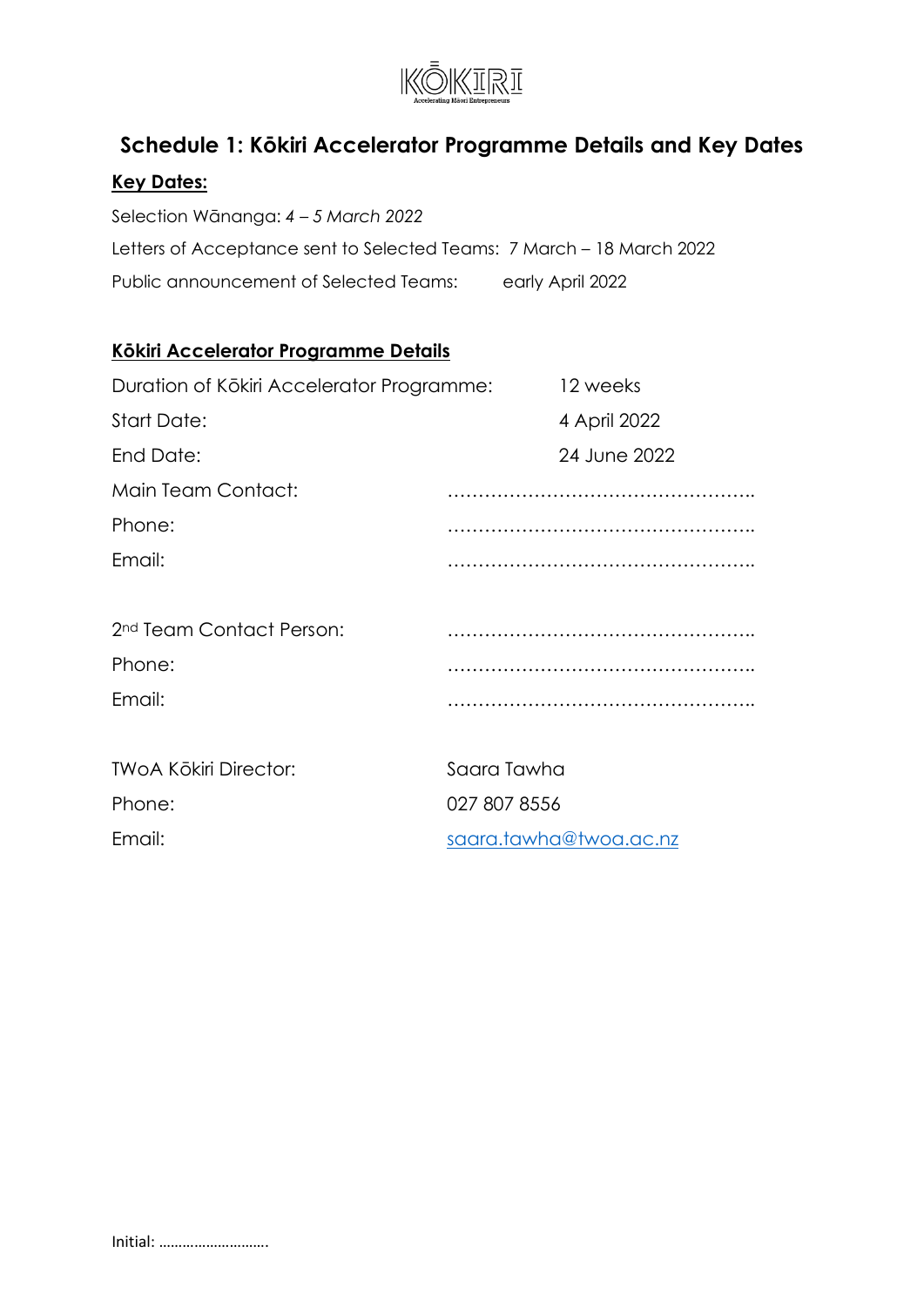

# **Schedule 2: Kōkiri Terms and Conditions**

#### **1. Duration of Kōkiri Programme**

This Agreement and the Kōkiri Programme commences on the Start Date and ends on the End Date referred to in Schedule 1 unless terminated earlier in accordance with the terms of this Agreement.

### **2. Application and Selection**

- 2.1. The Application and selection of Teams will be completed within the application and selection dates outlined in Schedule 1.
- 2.2. The application and selection dates are subject to change at the sole discretion of TWoA upon reasonable notice being provided to the Team or Applicant.
- 2.3. TWoA will follow its created Selection Process but reserves the right to amend the Selection Process at its sole discretion.
- 2.4. The decisions of the Selection Panel will be final and TWoA is under no obligation to provide declined Teams with any reasons for not selecting them into the Kōkiri Programme but may do so at their sole discretion.

#### **3. Programme Requirements**

The Team must comply with the following requirements throughout the Programme:

- 3.1. A Team may consist of Company Founders, team members, or employees. The team size will be a minimum of 2 and no more than 5 members.
- 3.2. Attendance at all Wananga events during programme is compulsory for at least 2 Representative(s) of the Company. Companies must also have a Representative in attendance for at least 90% of online zoom tutorials during program. Failure to meet attendance requirements will result in milestone payments being reduced or withheld.
- 3.3. All Team Members must allow Callaghan Innovation (as a funder) to have access to them and all Team Members must reasonably co-operate with Callaghan Innovation and TWoA for any requests including any requests for information.
- 3.4. All Team Members must upon request at the End Date complete a customer satisfaction survey as provided by Callaghan Innovation and any other review or survey required by TWoA throughout or at the End Date.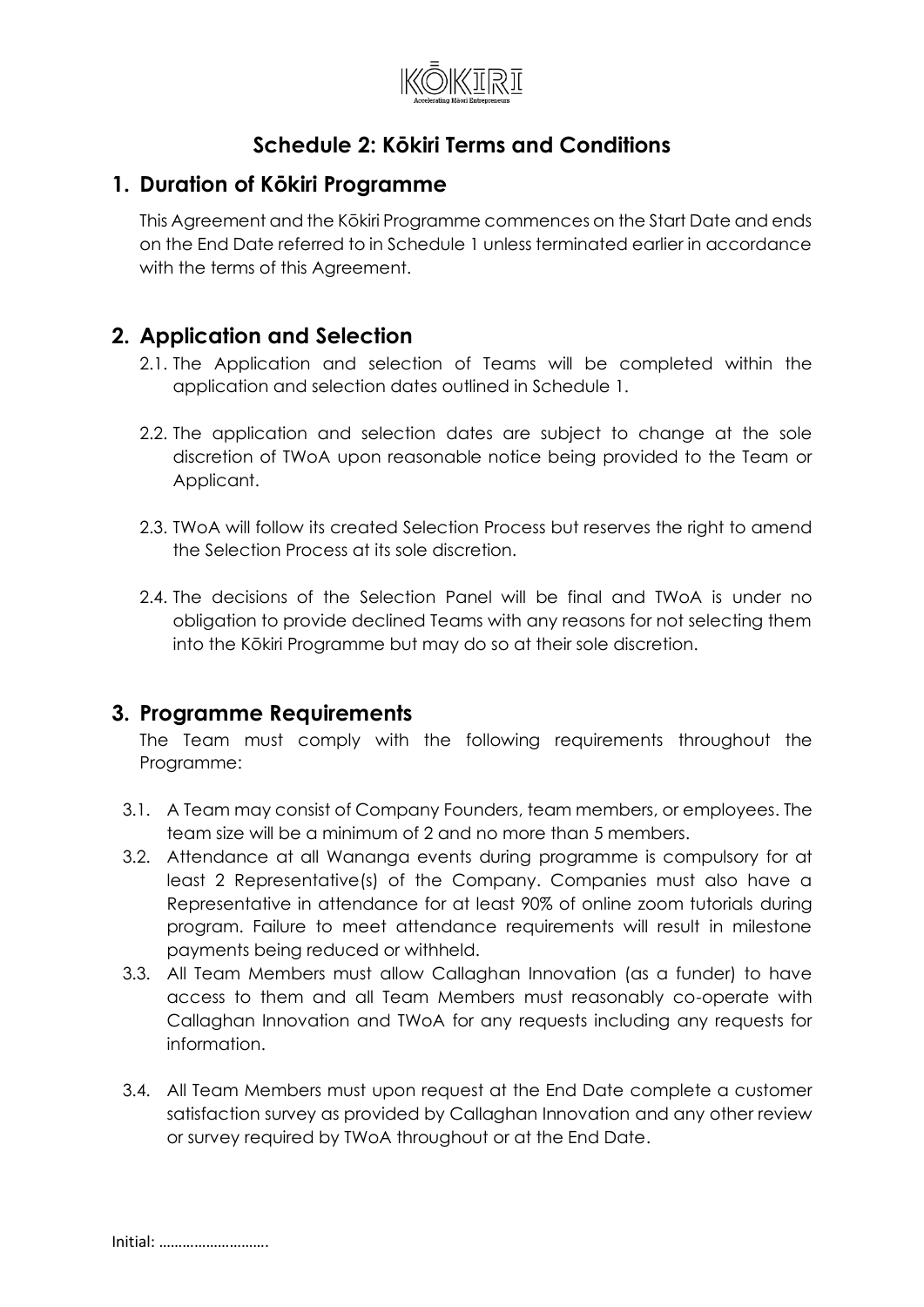

- 3.5. Provide TWoA with public statements about their business and any other relevant information relating to their participation in the Kōkiri Programme.
- 3.6. All Team Members must complete a web-form provided by Callaghan Innovation to collect company level information and baseline evaluative data relating the Team upon request from Callaghan Innovation or TWoA.
- 3.7. Provide information about the Team's financial status on the Start Date of the Kōkiri Programme and annually thereafter for three years post-completion of the Kōkiri Programme to TWoA and/or Callaghan Innovation. This clause will survive the length of this Agreement and the End Date.
- 3.8. All Team Members must only access TWoA spaces and facilities confirmed by TWoA in accordance with the Access Areas Plan attached to this Agreement in Schedule 3 within usual business hours being between 7.00am to 10.00pm Monday to Friday unless access is granted outside of these hours by invitation and agreement by TWoA.
- 3.9. All Team Members must participate and create a ScaleUp NZ profile during the Kōkiri Programme.
- 3.10. The Team each warrant that they will not engage in any conduct which could bring TWoA, any Supporting Organisation or the Kōkiri Programme into disrepute and must at all times act in the best interests of those parties.
- 3.11. The team must satisfactorily complete all Milestones referred to in Schedule 4 and do so with all due care and skill and adhere to all reasonable instructions to do so.
- 3.12. Failure to meet the Milestones as set out in Schedule 4, at the sole discretion of TWoA, could result in Termination of the Participant Agreement by TWoA, withholding of grant payments by TWoA or exclusion of the Team from key programme events such as the Investor Showcase or Demo Day.
- 3.13. Satisfaction of Milestones are to be evidenced to the Programme Director or the Programme Manager by the Team before the relevant due dates and/or prior to payments being issued.
- 3.14. Payments in Schedule 4 will be made as follows:
	- a. Payment: TWoA shall pay all amounts set out as per milestone payments that are properly payable by TWoA to the Team on the 20<sup>th</sup> day of the month following the date of the provision of milestone evidence by TWoA's Finance Department no later than the 5<sup>th</sup> of the payment month.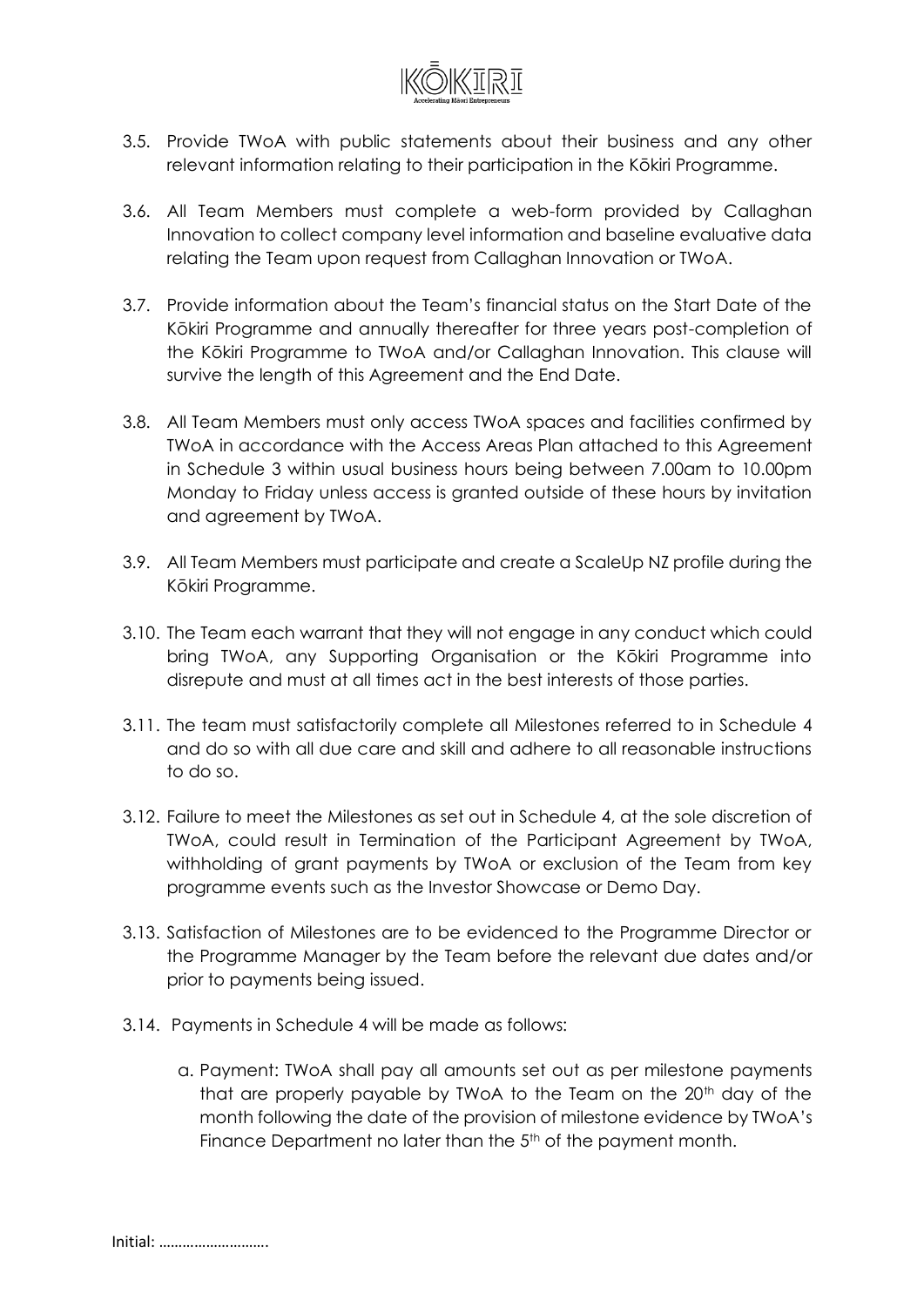

b. GST: Unless otherwise stated all amounts set out or payable pursuant to this Agreement are grant payments and as such are exempt of GST.

## **4. Supply of Information**

If the Selection Panel, TWoA or any Supporting Organisation require any further information throughout the Selection Process or during the Kōkiri Programme or after in accordance with requirements in clause 3 above, a TWoA representative will contact the Team directly and request the further information required which must be supplied as soon as possible to the TWoA representative. All further information will be collected, stored, used and shared in accordance with clause 7 of this Agreement.

### **5. TWoA Obligations**

- 5.1. TWoA agrees to provide the following resources and tools to the Selected Team's participating in the Kōkiri Programme:
	- c. The service of the Kōkiri business accelerator programme referred to in clause 3 and Schedule 1 above.
	- d. NZ\$10,000.00 cash grant funding for the development of the Team's business or product of which this payment will be paid by TWoA during the programme in accordance with the provisions of Schedule 4 and the other terms of this Agreement.
	- e. The opportunity and skills to identify the additional resources needed to grow the Team's Business as part of the programme which unless specifically stated as being provided by TWoA will be the sole responsibility of the Team to source and obtain.
	- f. Access to Kōkiri Co-working Space and any other TWoA Access Areas as part of the programme or confirmed by TWoA but otherwise as shown in Schedule 3. The spaces and facilities available to the Teams is subject to change at the discretion of TWoA.
	- g. Access to international and local mentors with industry and technical expertise. Mentors will be engaged by TWOA at its sole discretion. Mentors will have the discretion to work only with selected Teams at their election, and vice versa for Teams not wishing to work with certain mentors at their discretion. TWoA will liaise with the parties to allocate appropriate Mentors with each Team.
	- h. Access to national and international investor groups via your Team being showcased to various funding and investment groups selected by TWoA at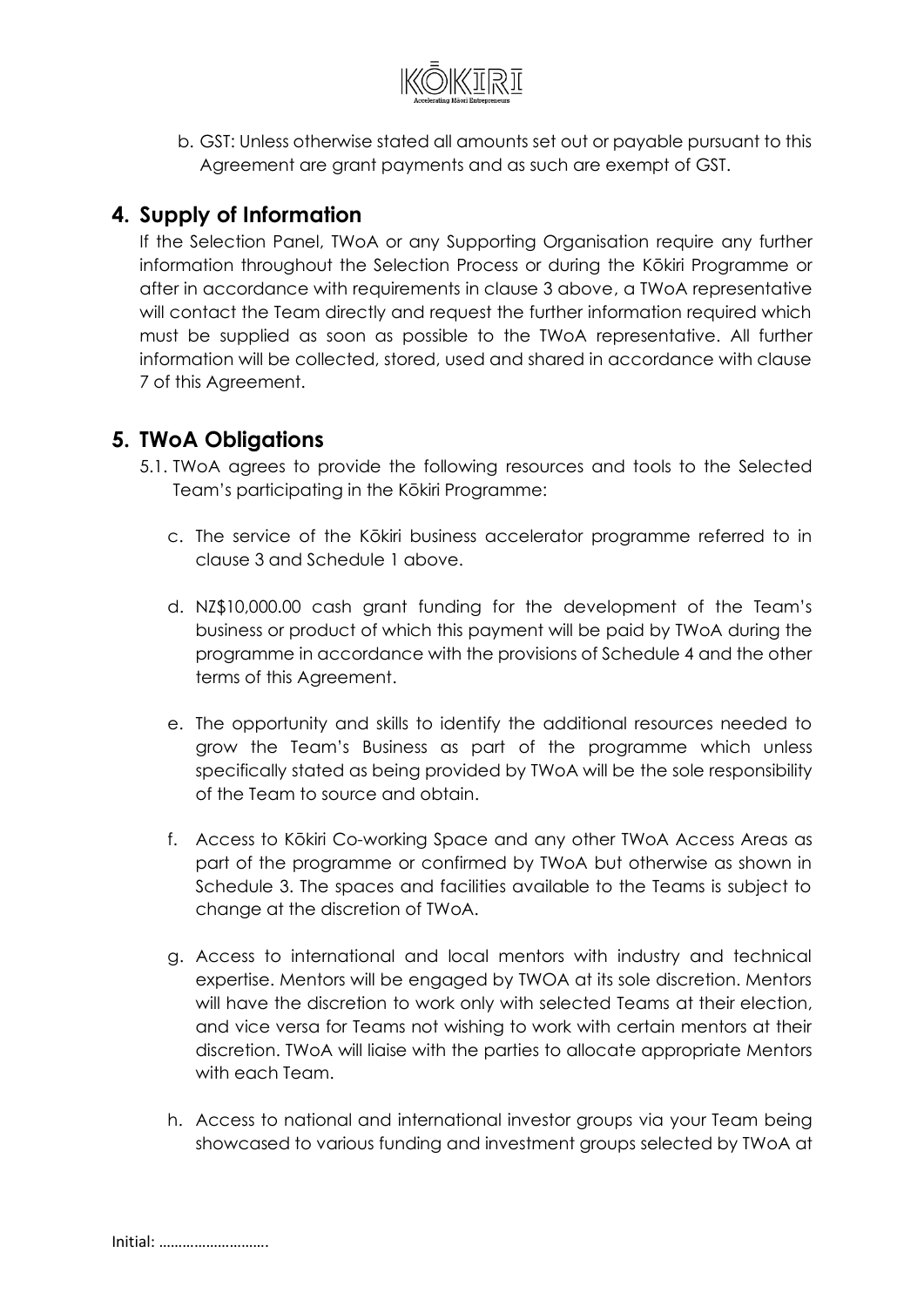

its discretion. This does not guarantee any investment or support from these groups.

- i. Business exposure through Kōkiri marketing activities conducted by TWoA at its discretion, based on the promotion of the Kōkiri Programme and the Team's journey. While on occasion your Team may be highlighted in these marketing activities no business or particular advantage is promised or guaranteed as a result of the Kōkiri marketing plan.
- j. Require the Team to create a ScaleUp NZ profile.
- 5.2. In addition to the above resources and tools in clause 5.1, TWoA will provide each team with a travel allowance of \$1,000.00 NZ to assist in travel to and from the programme. This amount will be provided for alongside the first grant instalment outlined in clause 5.1(b). TWoA will provide each team with up to 3 night's accommodation per Noho Wānanga, at the Mangakōtukutuku accommodation site, located at Glenview, Hamilton or an alternative location should this be required. The provision of accommodation is not redeemable for cash or other forms of value.
- 5.3. The Team will be solely responsible for all other expenses not supplied by TWoA including but not limited to additional food, daily expenses, petrol or any other services incurred or required by all Team Members in attendance and participation in the Kōkiri Programme.
- 5.4. The Team acknowledges and agrees that the above resources, tools and/or arrangements are all complimentary to their participation in the Kōkiri Programme and are therefore subject to change by TWoA or any of their Supporting Organisations.
- 5.5. Whilst these Agreement Terms and Conditions do not intend to exclude or limit any statutory rights of the Team, however, to the extent it is permitted by law to do so, TWoA makes no representations or warranties, express or implied, under laws other than the New Zealand Consumer Guarantees Act 1993 regarding the quality or suitability of the Kōkiri Programme as part of the Team's Application and this Agreement and will not be responsible for breach of such representations or warranties.

## **6. Conduct and Compliance**

- 6.1. The Team acknowledges and agrees to comply with:
	- a. any "house rules", code of conduct for the Kōkiri Programme issued by TWOA from time to time and also incorporate the TWoA values of Te Aroha, Te Whakapono, Ngā Ture and Kotahitanga.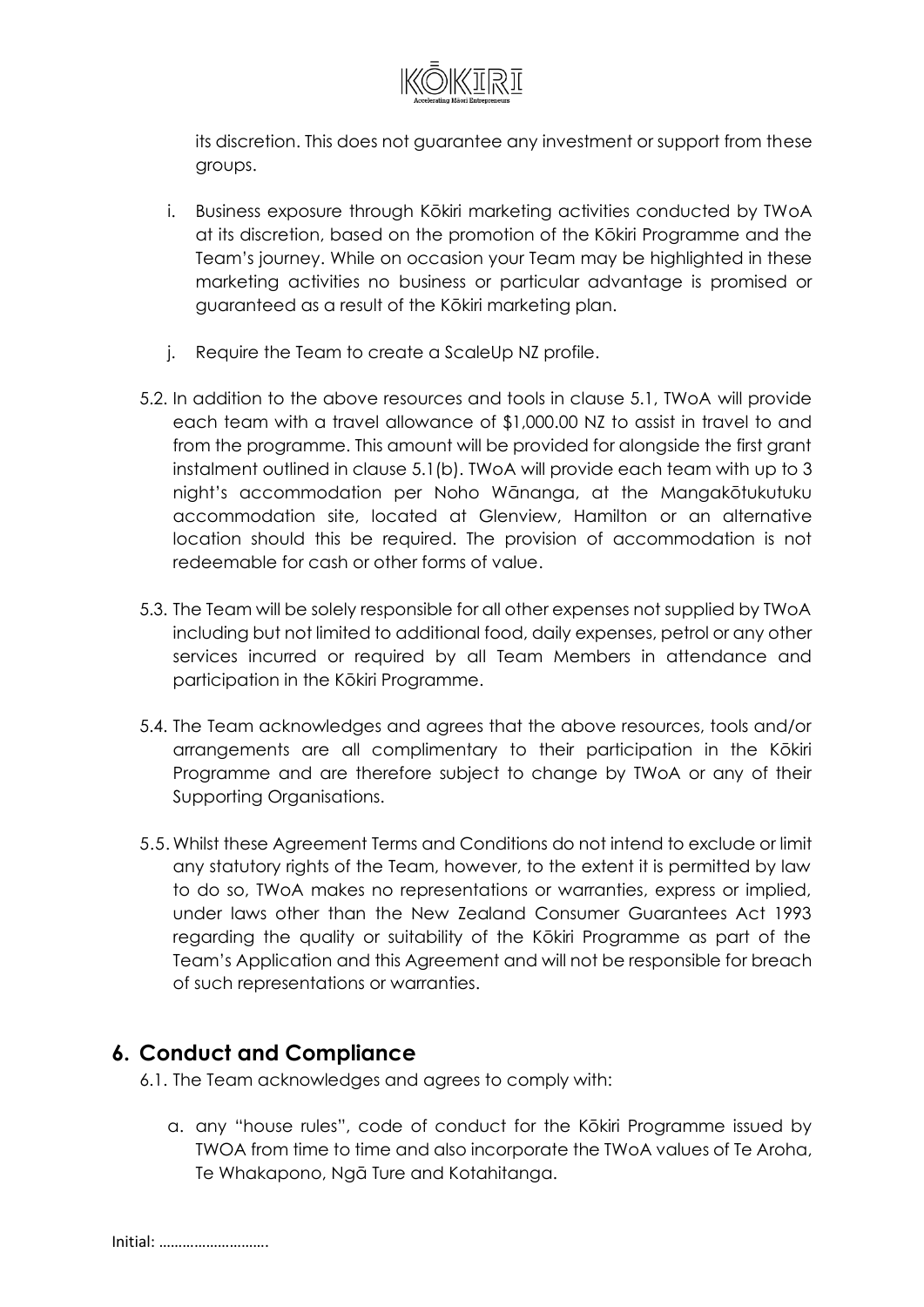

- b. all rules, bylaws, regulations and governing legislation at all times during their participation in the Kōkiri Programme.
- c. all policies and procedures including but not limited to the Health, Safety and Wellbeing Policy, Data Security Policy and the No Smoking Policy. Copies of any of the policies and procedures referred to will be provided to the Team upon request by TWoA.
- d. The Team acknowledges and agrees to comply with all Health and Safety legislation and TWoA policies as follows:
	- i. promptly notify and provide details to TWoA of any risk or hazards which the Team observes or becomes aware of at the Mangakōtukutuku Site or in connection with the Kōkiri Programme and/or any near miss, notifiable event, incident, injury, illness, or accident it becomes aware of at the Mangakōtukutuku Site or in connection with the Kōkiri Programme whether or not the same involves any TWoA equipment and/or TWoA Personnel;
	- ii. provide TWoA with such assistance as may be necessary to conduct any health and safety review or investigation;
	- iii. consult, cooperate and coordinate activities and facilitate engagement with TWoA any other persons (including all other Personnel, users, suppliers, service providers, and contractors to TWoA) to the extent that the parties have overlapping duties in relation to health and safety; and
	- iv. where the Team is in control of the Mangakōtukutuku Site, take all practicable steps to ensure the safety of Personnel, and any other parties, including visitors, contractors, subcontractors, volunteers, service providers, the public, visitors to the Site and any areas under the control of the with the Team, and any person required to be on the Mangakōtukutuku Site.
- 6.2. The Team acknowledges and agrees that they will ensure that the Team and any authorised visitors will not disturb or cause any inconvenience to TWoA including their Personnel, users, suppliers, service providers, contractors, students and employees and their property.

### **7. Confidentiality and Privacy**

7.1. The Team acknowledges and agrees to keep confidential and not use, publish, disseminate, share, or discuss with others any business or confidential information of other Team Members, Teams, TWoA, Supplier Organisations or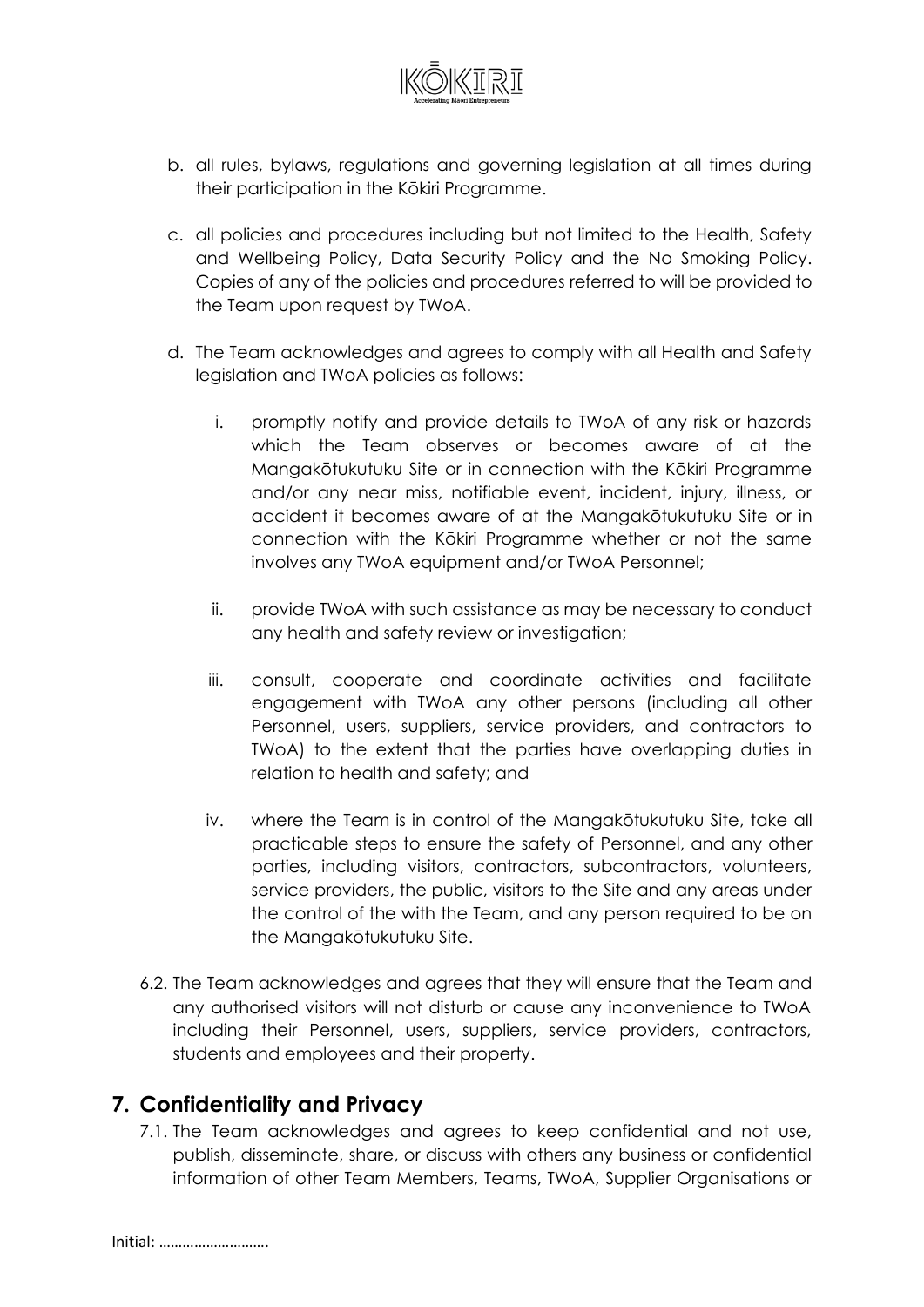

any other authorised or related entities, contractors, employees or other students of TWoA and the Kōkiri Programme, unless express written approval is provided. This clause will survive the End Date of this Agreement.

- 7.2. TWoA may collect and retain personal information relating to a Team Member directly from the individual or via another Team Member as well as from the Application Form or any other documentation completed or provided on behalf of a Team Member in the Team and throughout the completion of the Kōkiri Programme in order to participate and complete the Kōkiri Programme.
- 7.3. Under the applicable Privacy legislation, each Team Member has rights and obligations and in particular rights of access to, and correction of, personal information (except insofar as it relates to any exemption provided by the Privacy Legislation).
- 7.4. TWoA may, from time to time, share personal information about a Team Member or the Team (including their contact details) with third parties. This is for the purposes of ensuring compliance with contractual obligations with funding providers, sharing with any of the Supporting Organisations (including an affiliated Iwi or Hapu), marketing and offering business opportunities (including any business opportunities provided by an affiliated Iwi or Hapū), debt collection and credit reporting or assessment and for any other directly related purposes in connection with which the information was obtained relating to the Team's Application and participation in the Kōkiri Programme. The member's personal information will at all times be treated strictly confidentially and in accordance with the Privacy legislation.
- 7.5. TWoA may transfer personal information about the Team Member or Team to third parties to increase efficiencies and opportunities in its Kōkiri Programme systems and/or for other operational purposes including marketing and offers.
- 7.6. TWoA may retain and/or use such information for as long as reasonably required for the above purposes.
- 7.7. In all instances, personal information will be collected, held and used in accordance with TWoA's Privacy Policy located at <https://www.twoa.ac.nz/Pages/Privacy> and the Privacy Acknowledgement completed as a part of the Team's Application.
- 7.8. A Team may request access to and correction of any personal information held by TWoA at any time by contacting the TWoA privacy officer at Taumatua, PO Box 151, Te Awamutu 3840 in accordance with the Privacy Legislation.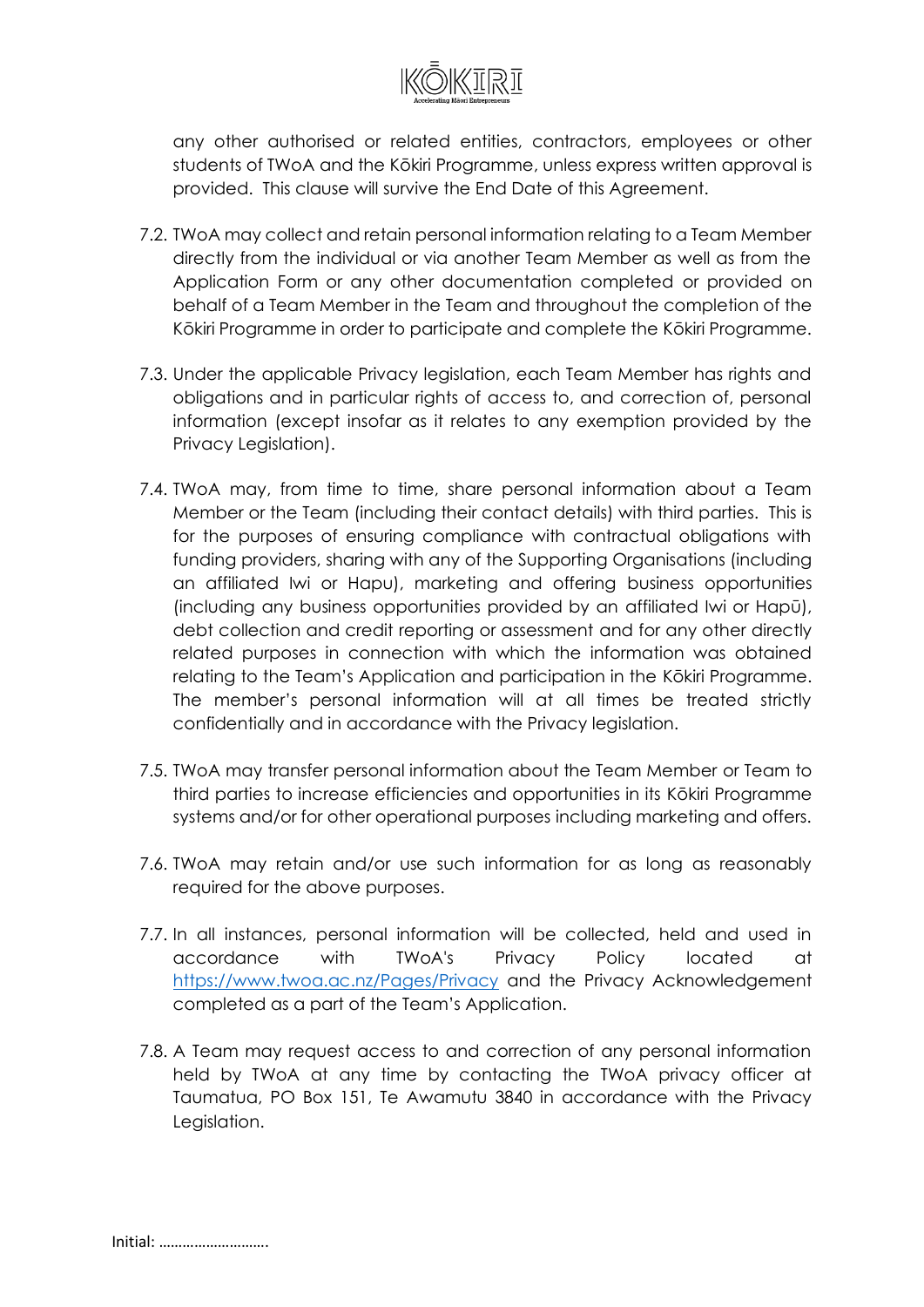

7.9. Any confidential or personal information provided by the Team to TWoA which is on-forwarded to Callaghan Innovation will have the same protections as those stated in the Contract between Callaghan Innovation and TWoA.

### **8. Intellectual Property**

8.1. With the exclusion of clause 10 below, all intellectual property of the parties will be and remain their separate property whether developed before, during or after the End Date of this Agreement and the Kōkiri Programme and otherwise stated in clause 10 below, in all cases neither party grants to the other any licence to use, copy or modify any intellectual property of the other.

## **9. Disclaimer and Limitation of Liability**

- 9.1. The Team acknowledges and agrees that acceptance into the Kōkiri Programme does not guarantee, imply or predict the success of the Team's Business at the Application, during the Kōkiri Programme or following the End Date and the Team have applied and enter into this Agreement at their own risk and based on their own due diligence and investigations.
- 9.2. TWoA will not be responsible for the success or failure of the Team and/or the Business or any decision relating to the Team and/or the Business based on or arising from the Services or the Team's involvement in the Kōkiri Programme.
- 9.3. TWoA (including its directors, officers, employees, contractors, and agents) will not be responsible for any loss or damage (including loss of opportunity, profits, goodwill or business revenues, and any other special, indirect or consequential losses) arising in any way out of the Application or participation in the Kōkiri Programme including, but not limited to, loss or damage which arises as a result of any of the following:
	- a. electronic or human error, or the processing of Applications or the Kōkiri Programme;
	- b. any variation in the Services to this Agreement or the Kōkiri Programme and in these Terms and Conditions; and
	- c. any tax liability incurred by the Team.

except to the extent that such loss or damage cannot be excluded by law.

### **10. Consent to Photography/Filming for Promotional Purposes**

By applying and entering into this Agreement to participate in the Kōkiri Programme, each Team Member: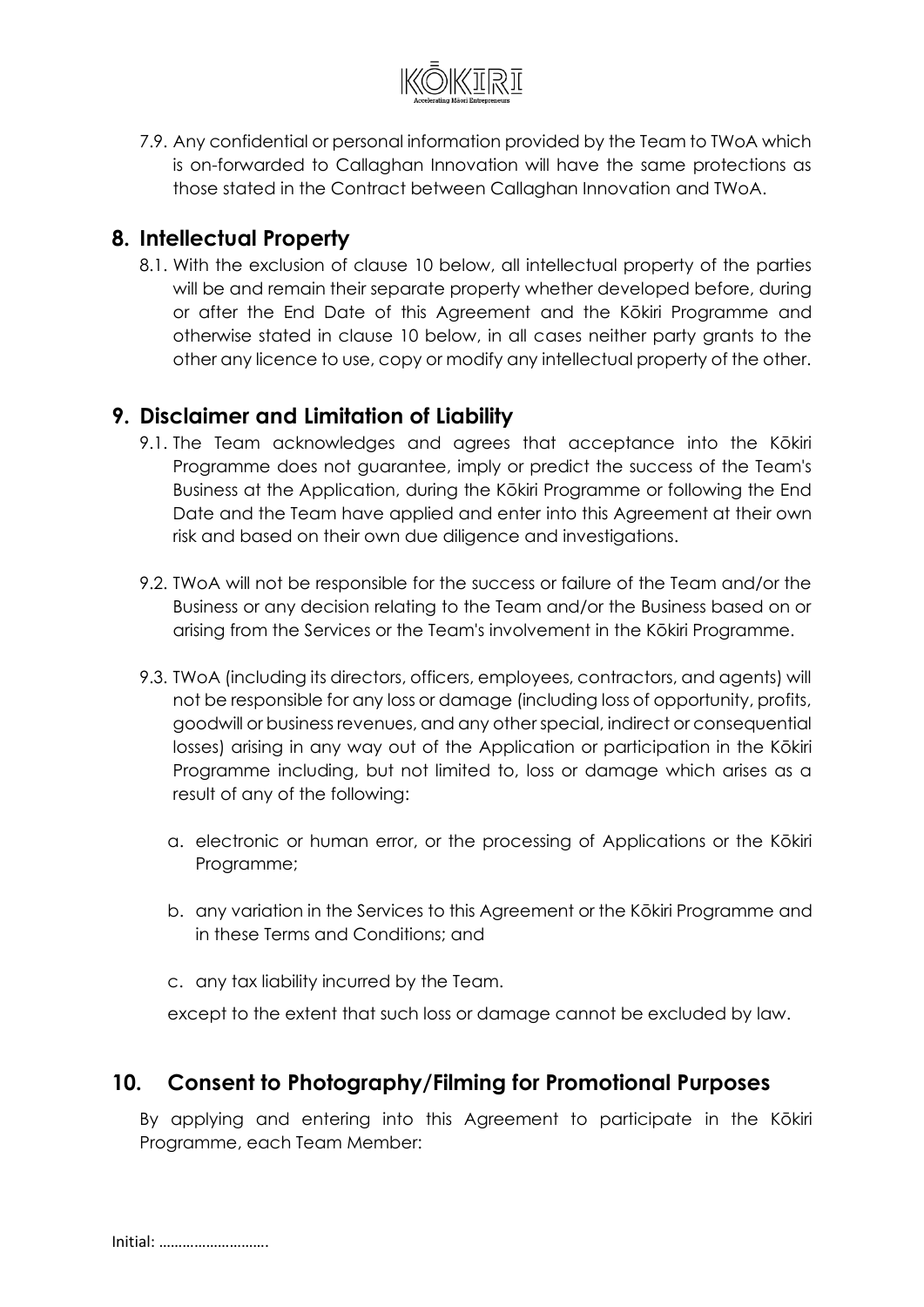

- 10.1.acknowledges and accepts that TWoA, its Supporting Organisations, or nominees may take photographs and short videos of the Team and/or Team members for marketing purposes;
- 10.2.gives his or her unconditional and irrevocable consent to being photographed and/or filmed at any workshop or event related to the Kōkiri Programme by TWoA, its Supporting Organisations or nominees, without compensation or credit; and
- 10.3.confirms that TWoA, its Partners and nominees, will own all rights (including copyright) in all photographic/video images taken by TWoA, its Supporting Organisations or nominees respectively at any workshop or event related to the Kōkiri Programme (Works) and will have full permission to use and reproduce the Works for any purpose related to the media exploitation, marketing or promotion of TWoA, its Supporting Organisations or the Kōkiri Programme.

#### **11. Termination**

- 11.1.TWoA may terminate this Agreement by giving not less than 5 working days' notice to the Team.
- 11.2.In addition to the right to terminate in clause 11.1 above, either party may terminate this Agreement at any time and with immediate effect by written notice to the other party, if the other party has committed any material breach of this Agreement, which is not reasonably capable of being remedied by the other party within 10 working days of receiving a written notice.
- 11.3.Without limiting the rights of TWoA in the above clauses 11.1 and 11.2, TWoA may terminate this Agreement at any time and with immediate effect by written notice to the Team if:
	- a. the Callaghan Innovation, Tertiary Education Commission, or any similar body ceases including but not limited to the Supporting Organisations the provision of any funding to TWoA for the matters in respect of which TWoA requires and also to implement the Kōkiri Programme;
	- b. the New Zealand Qualifications Authority (or equivalent authority), advises TWoA of a material issue with operations of TWoA which impact the operation and implementation of the Kōkiri Programme.
- 11.4.The consequences of the termination of the Agreement prior to the End Date are that: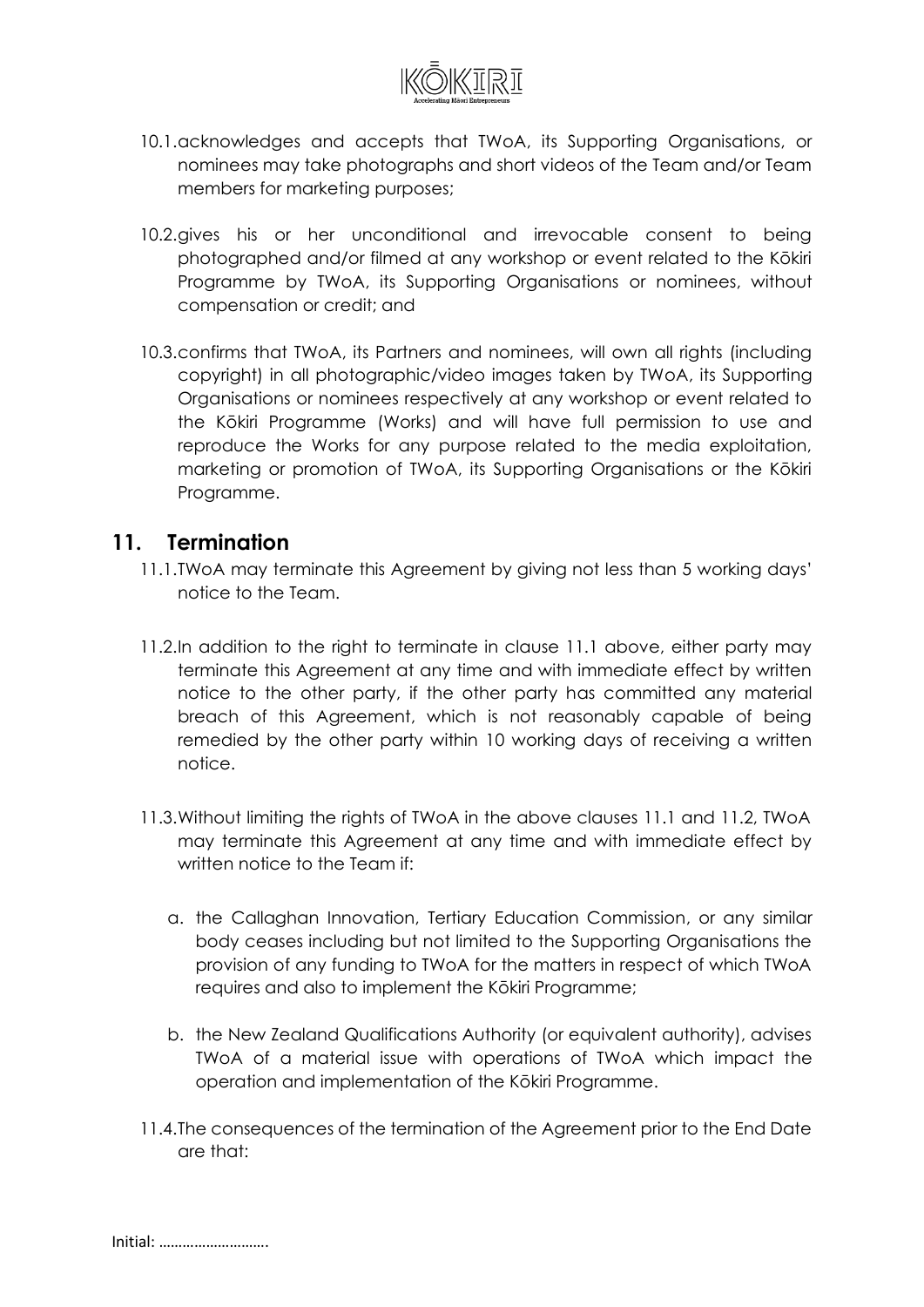

- a. the termination will not affect either parties' rights and remedies for any breach of this Agreement by the other party or any clauses which are specified as surviving the length and End Date of this Agreement;
- b. TWoA will not be required to pay, meet or pro-rata any of their obligations in clause 5 of this Agreement upon the Termination of this Agreement, however, TWoA may request from the Team to pay back or return any reasonable costs or payments provided to them but TWoA must have regard to the stage of the Kōkiri Programme in their assessment of any return of any reasonable costs.
- c. The Team will at the request of TWoA, return any information, resources or tools and complete any information or surveys required by TWoA or their Supporting Organisations including but not limited to the return of all confidential information and intellectual property.

### **12. Dispute Resolution**

- 12.1.In the first instances, the parties agree to meet and discuss in good faith any dispute between the parties arising out of this Agreement or the Kōkiri Programme. If those discussions fail to resolve the dispute, the TWoA Kōkiri Director may refer the dispute to senior management for resolution. Failing any resolution by senior management, the parties agree to attempt to resolve the dispute by Mediation and then Arbitration.
- 12.2.Neither party may issue legal proceedings (other than interlocutory relief) in response of any such dispute, unless that party has first taken reasonable steps to comply with clause 12.1.

#### **13. Further Terms**

- 13.1.Variation: TWoA reserves the right to amend this Agreement at any time at its sole discretion and any such changes will, unless otherwise noted, be effective immediately.
- 13.2.Severance: If any provision of this Agreement shall be invalid, void, illegal or unenforceable the validity, existence, legality and enforceability of the remaining provisions shall not be affected.
- 13.3.Entire Agreement: The parties each acknowledge that this Agreement and any agreement agreed in writing between the parties which expressly refers to these Terms and Conditions (including any order which is accepted by TWoA), contain the entire understanding and agreement between them and that there have been no representations made by either party to the other except as expressed in these Terms and Conditions.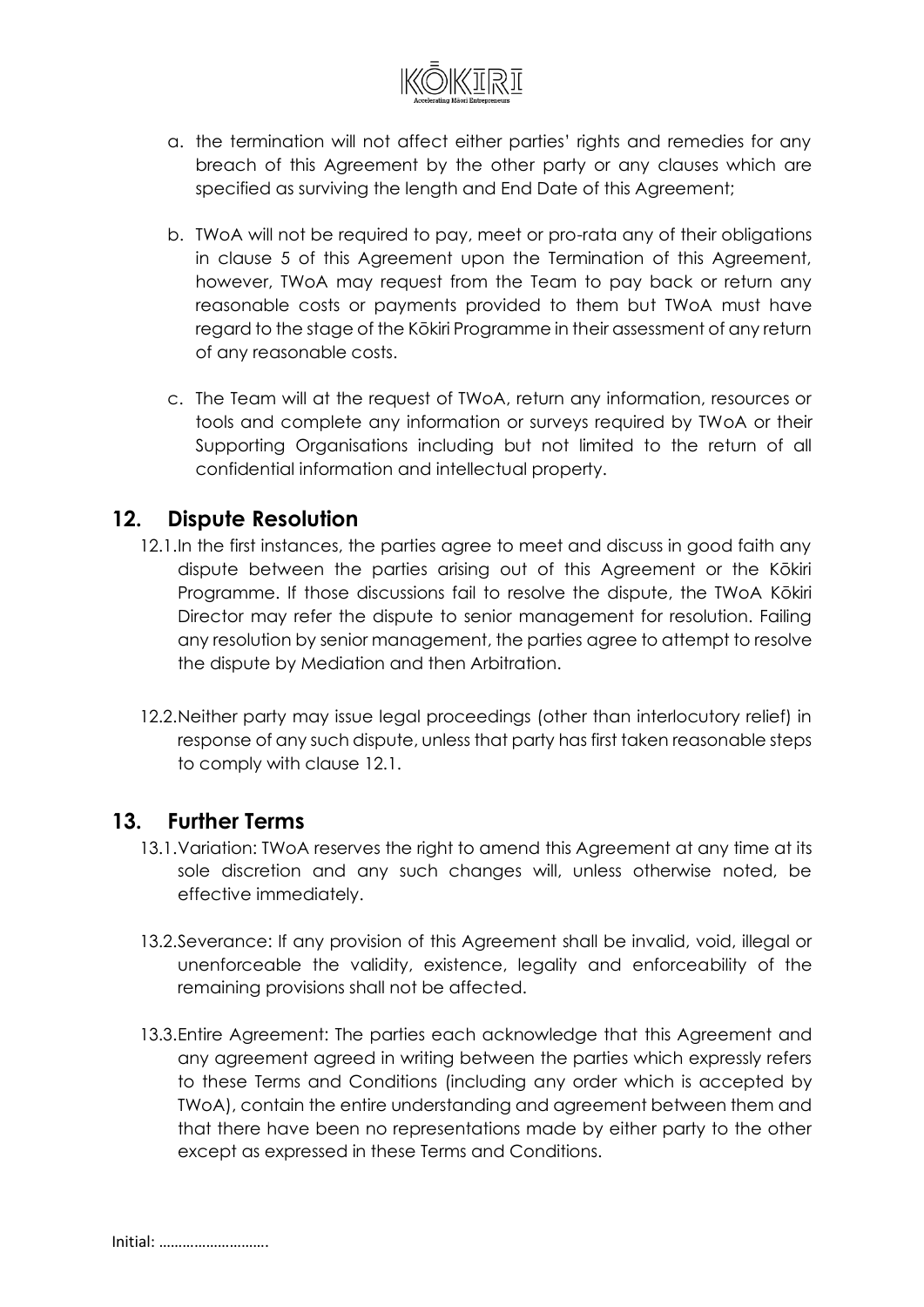

- 13.4.Force Majeure: TWoA will not be liable for any default under these Terms and Conditions due to any act of God, war, terrorism, strike, lock‑out, industrial action, fire, flood, drought, storm or any other event beyond its reasonable control.
- 13.5.Governing Law: These Terms and Conditions will be deemed to be made in New Zealand and will be construed and governed by the laws of New Zealand. The parties submit to the exclusive jurisdiction of the courts of New Zealand.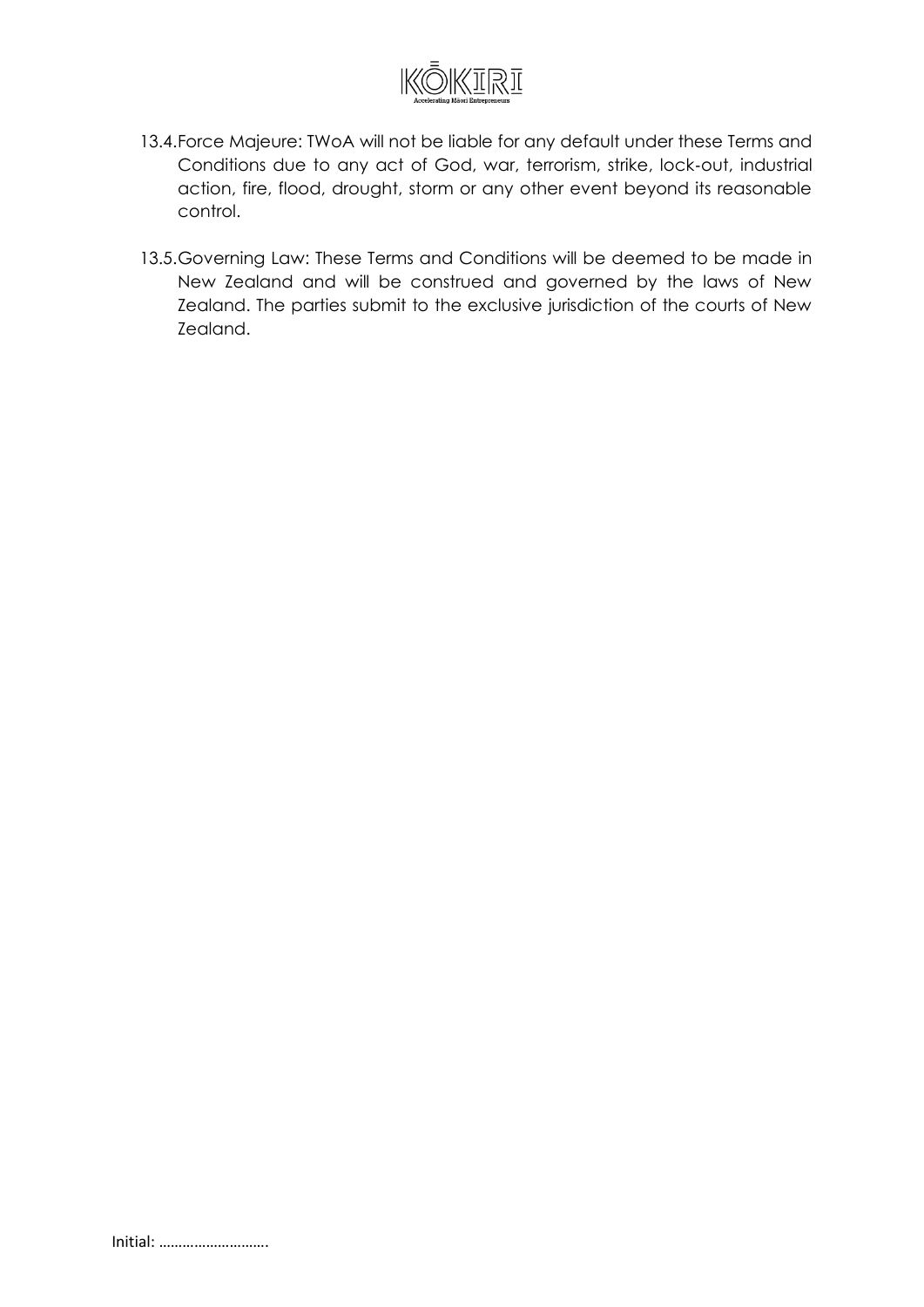

### **14. Definitions**

**Ahikōmako – Centre of Māori Innovation and Entrepreneurship** means the site within the Mangakōtukutuku campus, 254 Ohaupo Road, Glenview, Hamilton.

**Application** means the Application Form completed online by the authorised personnel including the accepted terms and conditions and privacy statement.

**Company** means the Team's business, start-up, innovation, or product as described in its Application.

**Founder** means a person who has created, and has an ownership of the company. In addition means the key team member selected and authorised to liaise with TWOA in relation to the Kōkiri Programme (being the person listed as the "Team's Contact Person" on the Application).

**Kōkiri Programme** means the service provided to the Team and undertaken by the Team from the Start Date to the End Date.

**Mangakōtukutuku Site** means the TWoA Campus on Ohaupo Road, Glenview Hamilton. This including the accommodation facility.

**Supporting Organisations** means entities that have entered into an agreement with TWoA for the provision of the Services or funding to contribution and support the Kōkiri Programme and any resources or tools included.

**Selection Panel** means the judging panel to be convened by TWoA as selected by TWoA and who will be responsible for determining selection of the successful Teams and Team Members into the Kōkiri Programme.

**Selection Process** means the process designated by TWoA for selecting teams to participate in the Kōkiri programme. This process is subject to change at the discretion of TWoA.

**Services** means the provision of support, expert advice, mentoring and related services through the Kōkiri Programme by TWOA and any Supporting Organisations.

**Team** means the Business and all named Team Members in the Application, including Founders. For the avoidance of doubt, any reference to the Team means all Team Members whether severally or jointly.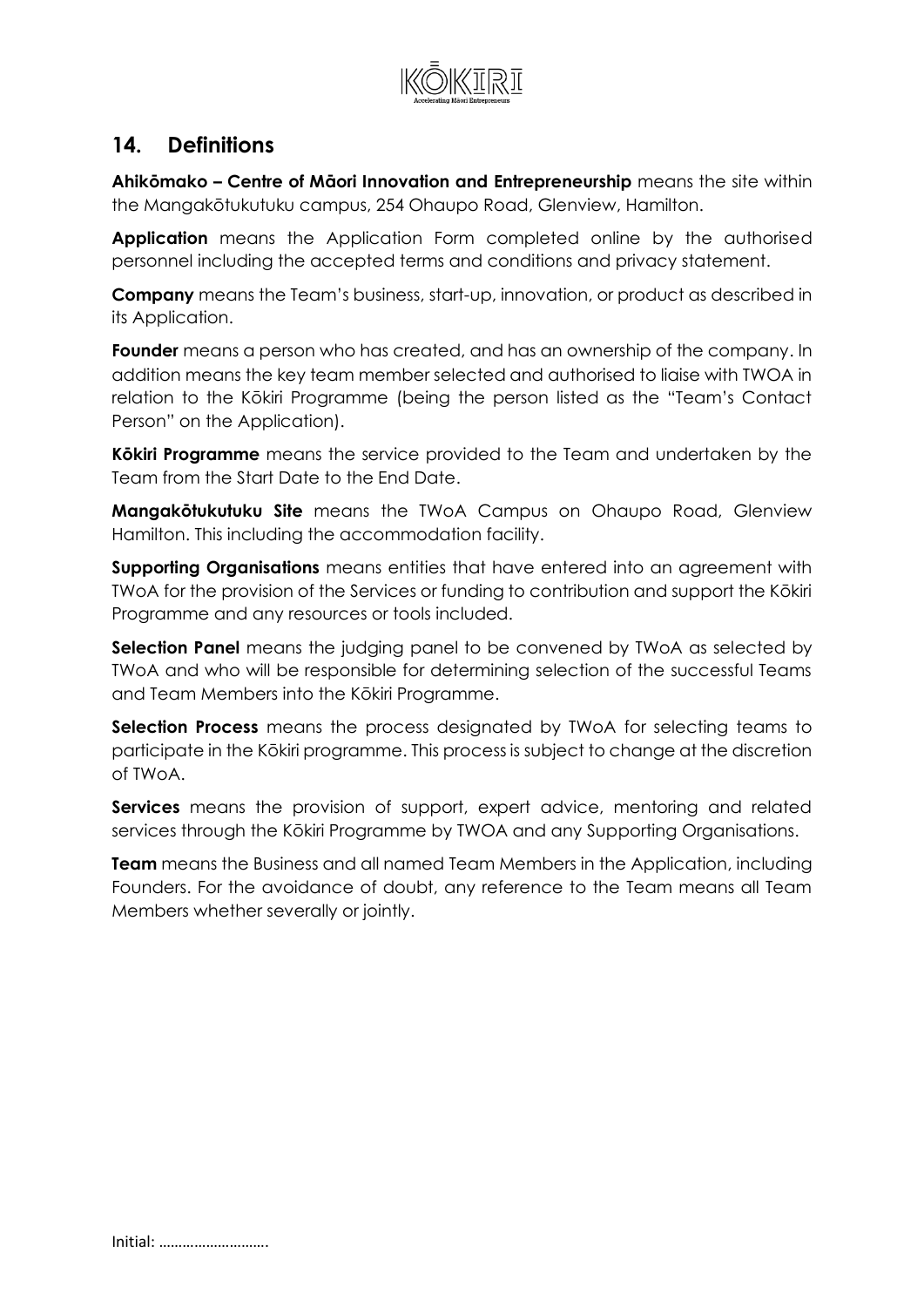

# **Schedule 3: Kōkiri Team Access Areas**

Kōkiri Teams shall have shared access to the list of areas in Schedule 3. This list should be read in conjunction with the attached floor plan. Teams will also have access to common areas equivalent to enrolled tauira of TWoA during normal business hours and Kōkiri events during the program.

| <b>Room Name</b>                   | Pre-Booking<br><b>Required</b> | Room Code     |
|------------------------------------|--------------------------------|---------------|
| Ahikomako - Classroom / Event Area |                                | 1.03          |
| Small Hui Room                     | Yes                            | 1.49          |
| Large Hui Room                     | Yes                            | 1.48          |
| Tech Hub (Te Toiotua)              |                                | 1.04          |
| Ahikomako - Coworking Space        |                                | $1.36 - 1.38$ |

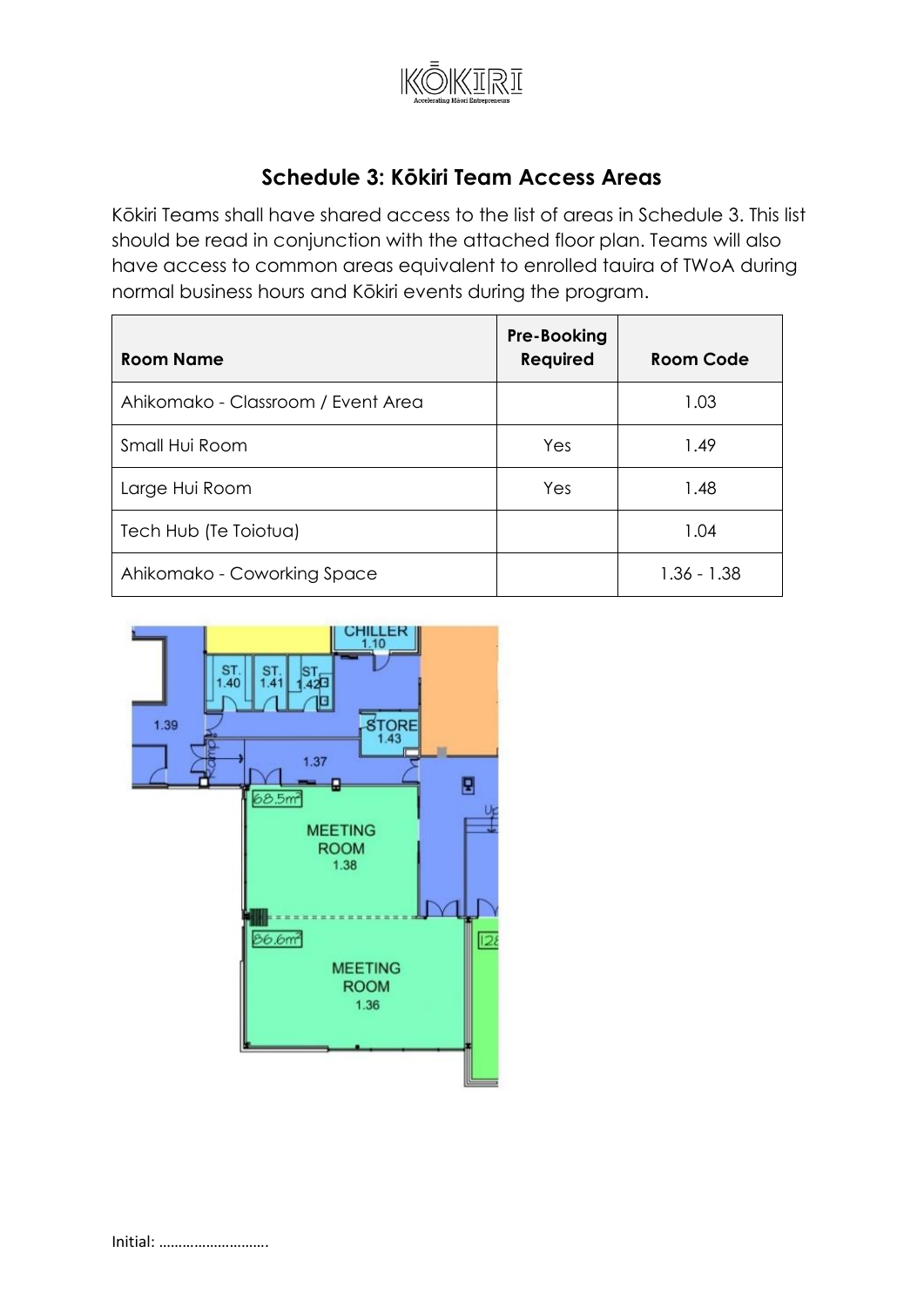